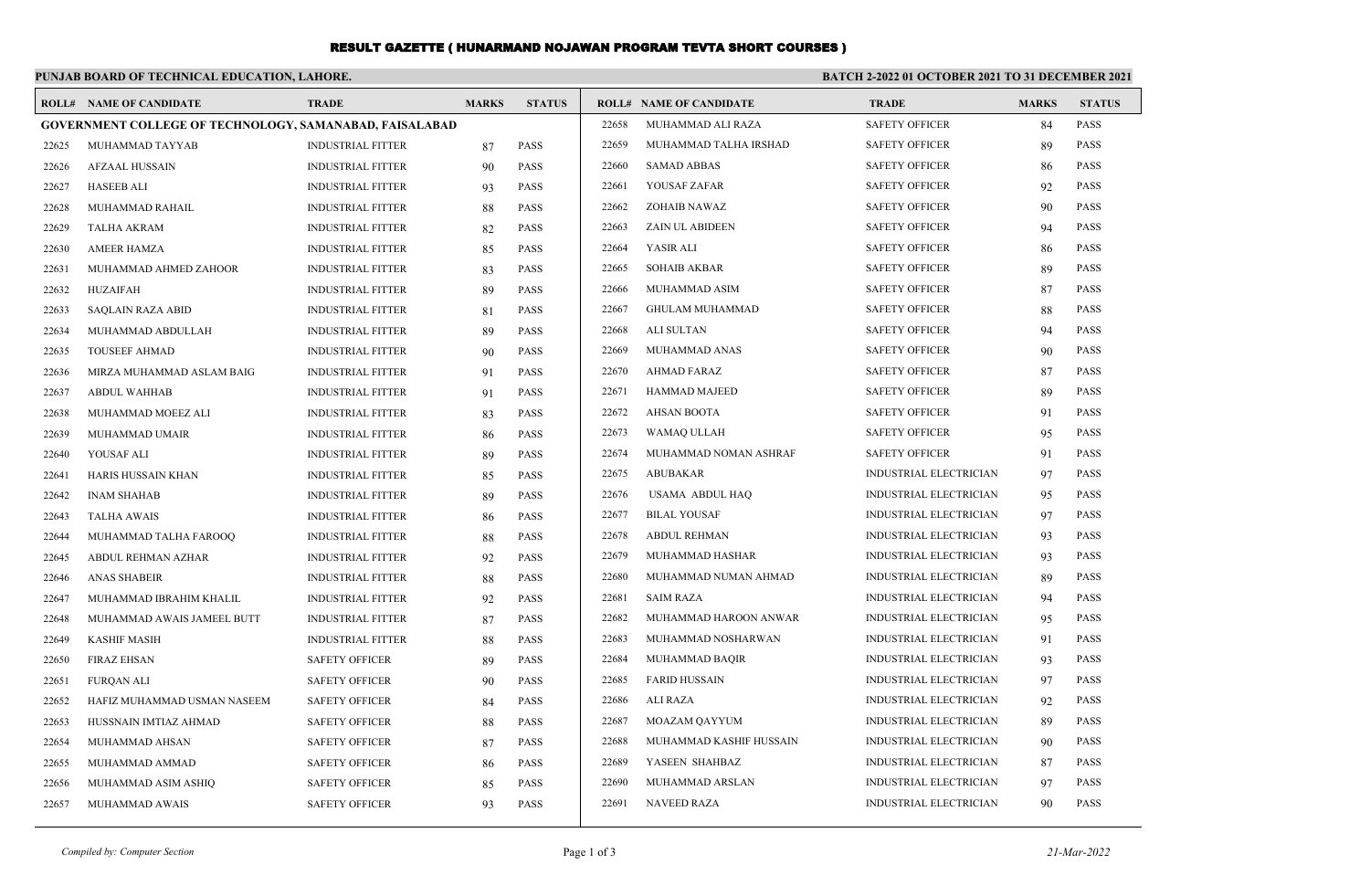## RESULT GAZETTE ( HUNARMAND NOJAWAN PROGRAM TEVTA SHORT COURSES )

| PUNJAB BOARD OF TECHNICAL EDUCATION, LAHORE.<br><b>BATCH 2-2022 01 OCTOBER 2021 TO 31 DECEMBER 2021</b> |                                |                               |              |               |       |                                                        |                       |              |               |  |  |  |
|---------------------------------------------------------------------------------------------------------|--------------------------------|-------------------------------|--------------|---------------|-------|--------------------------------------------------------|-----------------------|--------------|---------------|--|--|--|
|                                                                                                         | <b>ROLL# NAME OF CANDIDATE</b> | <b>TRADE</b>                  | <b>MARKS</b> | <b>STATUS</b> |       | <b>ROLL# NAME OF CANDIDATE</b>                         | <b>TRADE</b>          | <b>MARKS</b> | <b>STATUS</b> |  |  |  |
| 22692                                                                                                   | <b>RAFAQAT ALI</b>             | <b>INDUSTRIAL ELECTRICIAN</b> | 88           | <b>PASS</b>   | 22725 | MUHAMMAD SAFDAR                                        | <b>SAFETY OFFICER</b> | 86           | <b>PASS</b>   |  |  |  |
| 22693                                                                                                   | <b>ASIM ALI</b>                | <b>INDUSTRIAL ELECTRICIAN</b> | 93           | <b>PASS</b>   | 22726 | ZAHID ALI                                              | <b>SAFETY OFFICER</b> | 83           | <b>PASS</b>   |  |  |  |
| 22694                                                                                                   | <b>UMAR FAROOQ</b>             | INDUSTRIAL ELECTRICIAN        | 89           | <b>PASS</b>   | 22727 | <b>UMAIR HUSSAIN</b>                                   | <b>SAFETY OFFICER</b> | 86           | <b>PASS</b>   |  |  |  |
| 22695                                                                                                   | ASAD ALI                       | <b>INDUSTRIAL ELECTRICIAN</b> | 96           | <b>PASS</b>   | 22728 | MUHAMMAD AZIB SHABBIR                                  | <b>SAFETY OFFICER</b> | 85           | <b>PASS</b>   |  |  |  |
| 22696                                                                                                   | <b>USAMA BIN SHOUKAT</b>       | <b>INDUSTRIAL ELECTRICIAN</b> | 97           | <b>PASS</b>   | 22729 | SALEEM NAWAZ                                           | <b>SAFETY OFFICER</b> | 86           | <b>PASS</b>   |  |  |  |
| 22697                                                                                                   | MUHAMMAD YOUNAS                | <b>INDUSTRIAL ELECTRICIAN</b> | 97           | <b>PASS</b>   | 22730 | <b>KALEEM NAWAZ</b>                                    | <b>SAFETY OFFICER</b> | 80           | <b>PASS</b>   |  |  |  |
| 22698                                                                                                   | <b>SUMAIR ALI</b>              | <b>INDUSTRIAL ELECTRICIAN</b> | 87           | <b>PASS</b>   | 22731 | MUHAMMAD MUZAMMIL MEHTAB                               | <b>SAFETY OFFICER</b> | 89           | <b>PASS</b>   |  |  |  |
| 22699                                                                                                   | MUHAMMAD UMAIR ZAHID           | <b>INDUSTRIAL ELECTRICIAN</b> | 90           | <b>PASS</b>   | 22732 | ABID HUSSAIN                                           | <b>SAFETY OFFICER</b> | 84           | <b>PASS</b>   |  |  |  |
| 22700                                                                                                   | <b>ABDUL REHMAN</b>            | INDUSTRIAL ELECTRICIAN        | 92           | PASS          | 22733 | <b>NABEEL SALEEM</b>                                   | <b>SAFETY OFFICER</b> | 87           | <b>PASS</b>   |  |  |  |
| 22701                                                                                                   | MUHAMMAD YASIR NAEEM           | INDUSTRIAL ELECTRICIAN        | 85           | <b>PASS</b>   | 22734 | <b>KASHIF SARDAR</b>                                   | <b>SAFETY OFFICER</b> | 84           | <b>PASS</b>   |  |  |  |
| 22702                                                                                                   | <b>AKASH ARSHAD</b>            | <b>INDUSTRIAL ELECTRICIAN</b> | 84           | <b>PASS</b>   | 22735 | MUHAMMAD MUDASSIR                                      | <b>SAFETY OFFICER</b> | 80           | <b>PASS</b>   |  |  |  |
| 22703                                                                                                   | MUHAMMAD ARSLAN                | INDUSTRIAL ELECTRICIAN        | 92           | <b>PASS</b>   | 22736 | MUHAMMADMASOOD NASIR                                   | <b>SAFETY OFFICER</b> | 85           | <b>PASS</b>   |  |  |  |
| 22704                                                                                                   | MUHAMMAD ASIF                  | INDUSTRIAL ELECTRICIAN        | 88           | <b>PASS</b>   | 22737 | NOUMAN SHOUKAT                                         | <b>SAFETY OFFICER</b> | 89           | <b>PASS</b>   |  |  |  |
| 22705                                                                                                   | MUHAMMAD AMMAR YASIR           | <b>INDUSTRIAL ELECTRICIAN</b> | 88           | <b>PASS</b>   | 22738 | <b>WASIQ ALI</b>                                       | <b>SAFETY OFFICER</b> | 92           | <b>PASS</b>   |  |  |  |
| 22706                                                                                                   | MUHAMMAD ISLAM                 | INDUSTRIAL ELECTRICIAN        | 84           | <b>PASS</b>   | 22739 | <b>ABDUL SAMI</b>                                      | <b>SAFETY OFFICER</b> | 86           | <b>PASS</b>   |  |  |  |
| 22707                                                                                                   | <b>HASHIM KHAN</b>             | INDUSTRIAL ELECTRICIAN        | 81           | <b>PASS</b>   | 22740 | SABIR HUSSAIN SHAHID                                   | <b>SAFETY OFFICER</b> | 85           | <b>PASS</b>   |  |  |  |
| 22708                                                                                                   | <b>SYYAD WAFA HAIDER</b>       | INDUSTRIAL ELECTRICIAN        | 83           | <b>PASS</b>   | 22741 | <b>SAAD RAZA</b>                                       | <b>SAFETY OFFICER</b> | 88           | <b>PASS</b>   |  |  |  |
| 22709                                                                                                   | EMMAZ AFZAL                    | <b>INDUSTRIAL ELECTRICIAN</b> | 84           | <b>PASS</b>   | 22742 | <b>ALI KHALID</b>                                      | <b>SAFETY OFFICER</b> | 84           | PASS          |  |  |  |
| 22710                                                                                                   | MUHAMMAD YOUSAF                | INDUSTRIAL ELECTRICIAN        | 88           | <b>PASS</b>   | 22743 | <b>ISHFAQ AHMED</b>                                    | <b>SAFETY OFFICER</b> | 90           | <b>PASS</b>   |  |  |  |
| 22711                                                                                                   | <b>ADEEL MUSTAFA</b>           | INDUSTRIAL ELECTRICIAN        | 81           | <b>PASS</b>   | 22744 | MOHAMMAD AQIB RIAZ                                     | <b>SAFETY OFFICER</b> | 86           | <b>PASS</b>   |  |  |  |
| 22712                                                                                                   | <b>ADNAN MAHMOOD</b>           | INDUSTRIAL ELECTRICIAN        | 82           | <b>PASS</b>   | 22745 | MUHAMMAD NUMAN MAHMOOD                                 | <b>SAFETY OFFICER</b> | 86           | <b>PASS</b>   |  |  |  |
| 22713                                                                                                   | <b>SALMAN YOUNAS</b>           | INDUSTRIAL ELECTRICIAN        | 82           | PASS          | 22746 | <b>SHOAIB MANZOOR</b>                                  | <b>SAFETY OFFICER</b> | 82           | <b>PASS</b>   |  |  |  |
| 22714                                                                                                   | <b>BABAR JAVED</b>             | <b>INDUSTRIAL ELECTRICIAN</b> | 81           | <b>PASS</b>   | 22747 | MUHAMMAD ALI                                           | <b>SAFETY OFFICER</b> | 86           | <b>PASS</b>   |  |  |  |
| 22715                                                                                                   | USAMA BIN ARSHAD               | <b>INDUSTRIAL ELECTRICIAN</b> | 90           | <b>PASS</b>   | 22748 | <b>SYED SHAIR SHAH</b>                                 | <b>SAFETY OFFICER</b> | 85           | <b>PASS</b>   |  |  |  |
| 22716                                                                                                   | MUHAMMAD BILAL RAZZAQ          | INDUSTRIAL ELECTRICIAN        | 82           | <b>PASS</b>   | 22749 | MUHAMMAD HASNAIN SIDDIQUE                              | <b>SAFETY OFFICER</b> | 80           | <b>PASS</b>   |  |  |  |
| 22717                                                                                                   | MUHAMMAD YASIR SHAHZAD         | INDUSTRIAL ELECTRICIAN        | 80           | <b>PASS</b>   |       | <b>BAGGA</b><br>GOVT. COLLEGE OF TECHNOLOGY, , KAMALIA |                       |              |               |  |  |  |
| 22718                                                                                                   | MUHAMMAD USMAN                 | <b>INDUSTRIAL ELECTRICIAN</b> | 82           | <b>PASS</b>   | 22750 | <b>INAAM RASOOL</b>                                    | <b>SAFETY OFFICER</b> | 95           | PASS          |  |  |  |
| 22719                                                                                                   | MUHAMMAD IHTISHAM ASHRAF       | <b>INDUSTRIAL ELECTRICIAN</b> | 96           | <b>PASS</b>   | 22751 | <b>USAMA SHABBIR</b>                                   | <b>SAFETY OFFICER</b> | 96           | <b>PASS</b>   |  |  |  |
| 22720                                                                                                   | <b>AHTASHAM ALI</b>            | INDUSTRIAL ELECTRICIAN        | 81           | <b>PASS</b>   | 22752 | <b>AHMAD SAEED</b>                                     | <b>SAFETY OFFICER</b> | 89           | <b>PASS</b>   |  |  |  |
| 22721                                                                                                   | MUHAMMAD UMAIR                 | <b>INDUSTRIAL ELECTRICIAN</b> | 96           | <b>PASS</b>   | 22753 | <b>SAMAR IQBAL</b>                                     | <b>SAFETY OFFICER</b> | 89           | <b>PASS</b>   |  |  |  |
| 22722                                                                                                   | MUHAMMAD BILAL                 | <b>INDUSTRIAL ELECTRICIAN</b> | 82           | <b>PASS</b>   | 22754 | MUHAMMAD TANVIR                                        | <b>SAFETY OFFICER</b> | 91           | <b>PASS</b>   |  |  |  |
| 22723                                                                                                   | <b>SHAHZAIB SHAHID</b>         | <b>INDUSTRIAL ELECTRICIAN</b> | 93           | <b>PASS</b>   | 22755 | MUHAMMAD AHMAD                                         | <b>SAFETY OFFICER</b> | 88           | <b>PASS</b>   |  |  |  |
| 22724                                                                                                   | <b>WASEEM AHMED</b>            | <b>INDUSTRIAL ELECTRICIAN</b> | 83           | <b>PASS</b>   | 22756 | MUHAMMAD ALI                                           | <b>SAFETY OFFICER</b> | 95           | <b>PASS</b>   |  |  |  |
| GOVT COLLEGE OF TECHNOLOGY, , RAHIM YAR KHAN                                                            |                                |                               |              |               |       | MUHAMMAD TALAL HASSAN                                  | <b>SAFETY OFFICER</b> | 80           | <b>PASS</b>   |  |  |  |
|                                                                                                         |                                |                               |              |               |       |                                                        |                       |              |               |  |  |  |